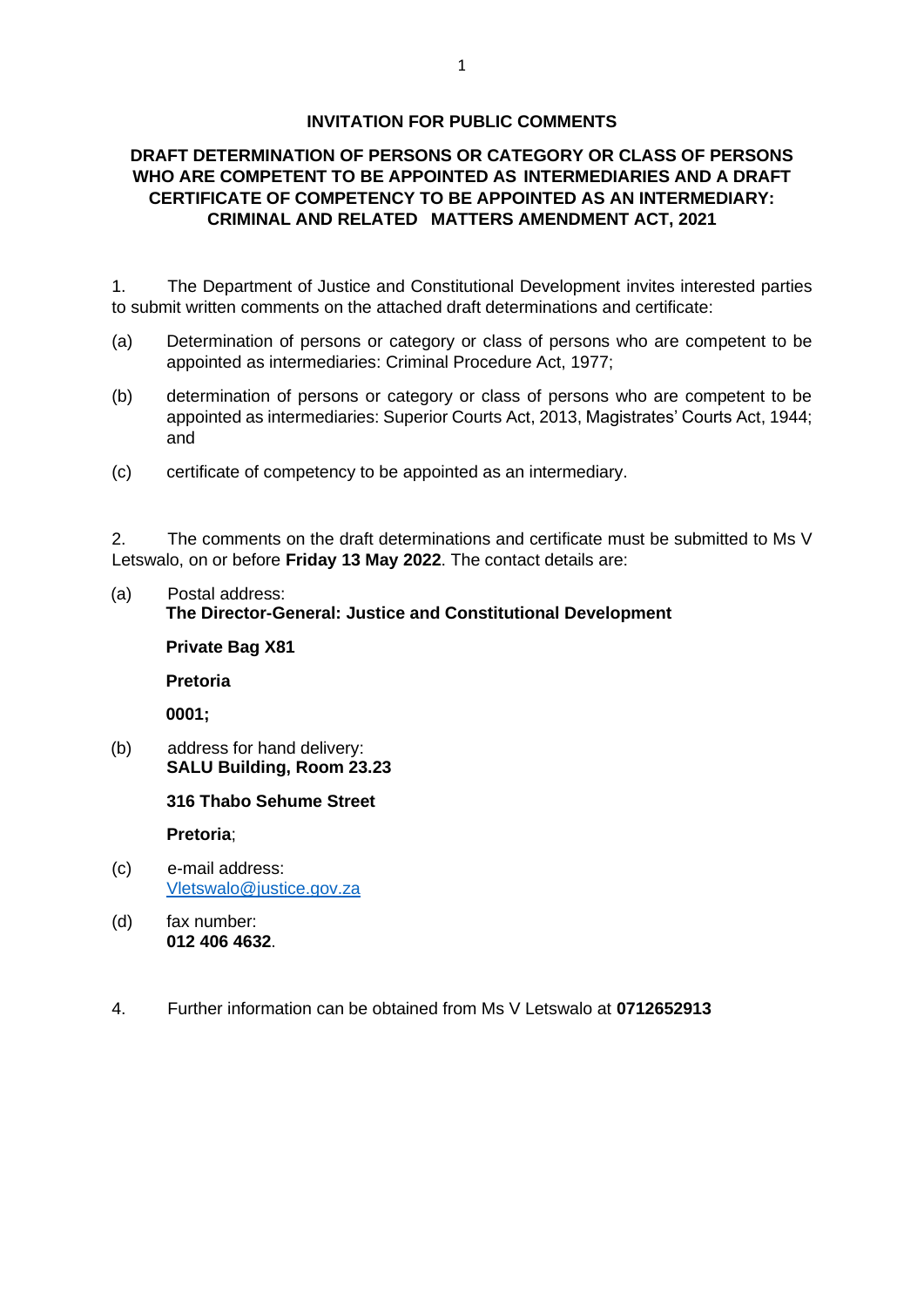# **DETERMINATION OF PERSONS OR CATEGORY OR CLASS OF PERSONS WHO ARE COMPETENT TO BE APPOINTED AS INTERMEDIARIES: CRIMINAL PROCEDURE ACT, 1977**

I, Ronald Ozzy Lamola, Minister of Justice and Correctional Services, under the powers vested in me by section 170A(4)*(a)* of the Criminal Procedure Act, 1977 (Act No. 51 of 1977), hereby:

- 1. Determine the following categories or classes of persons to be competent to be appointed as intermediaries:
	- *(a)* Medical practitioners who are registered in terms of section 17 of the Health Professions Act, 1974 (Act No. 56 of 1974), against whose names the speciality of paediatrics or psychiatry is registered.
	- *(b)* General practitioners and family physicians who are registered in terms of section 17 of the Health Professions Act, 1974 (Act No. 56 of 1974), and who have at least two years' experience as medical practitioners.
	- *(c)* Occupational therapists, speech therapists, audiologists, physiotherapists and art therapists who are registered in terms of section 17 of the Health Professions Act, 1974 (Act No. 56 of 1974).
	- *(d)* Clinical, counselling or educational psychologists who are registered in terms of section 17 of the Health Professions Act, 1974 (Act No. 56 of 1974).
	- *(e)* Professional nurses who are registered in terms of section 31 of the Nursing Act, 2005 (Act No. 33 of 2005), who have worked for at least two years in a psychiatric or a paediatric ward in a hospital, including former or retired professional nurses whose names have not been removed from the register in terms of section 44(1) of the Nursing Act, 2005.
	- *(f)* Family counsellors who are appointed under section 3(1) of the Mediation in Certain Divorce Matters Act, 1987 (Act No. 24 of 1987), and who fall under any of the categories or classes of persons referred to in this section.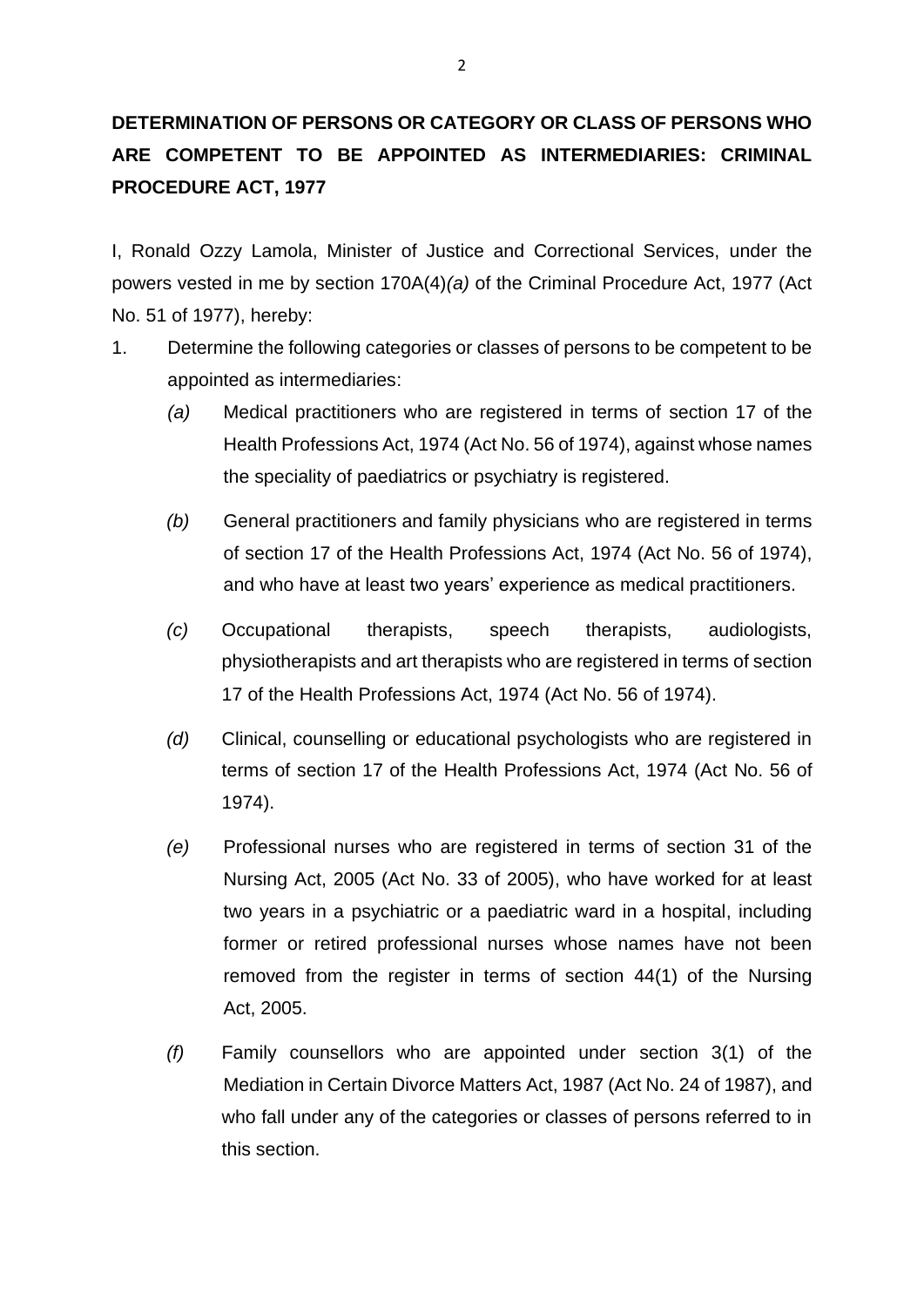- *(g)* Social workers who are registered in terms of section 17 of the Social Service Professions Act, 1978 (Act No. 110 of 1978), and who have at least two years' experience in social work.
- *(h)* Educators as defined in section (1) of the South African Schools Act, 1996 (Act No. 84 of 1996), who—
- (i) have obtained a minimum post Matriculation teacher's education qualification of three years at a recognised tertiary educational institution;
	- (ii) have at least three years' experience in teaching; and
	- (iii) are registered in terms of section 21of the South African Council for Educators Act, 2000 (Act No. 31 of 2000),

and include former or retired educators, who comply with subparagraphs (i) and (ii), and whose names have not been removed from the register in terms of section 23(1) of the South African Council for Educators Act, 2000.

- *(i)* Early childhood development practitioners, who—
	- (i) have obtained an education qualification referred to in paragraph (h), or a post Matriculation education qualification in early childhood development, accredited by the South African Qualifications Authority;
	- (ii) have at least three years' experience in early childhood development; and
	- (iii) are employed by an early childhood development centre which is registered with the Department of Social Development.
- *(j)* Child and youth care workers who—
	- (i) have obtained a minimum post-matriculation education qualification of three years at a recognised tertiary educational institution in child and youth care;
	- (ii) have at least three years' experience in child or youth care; and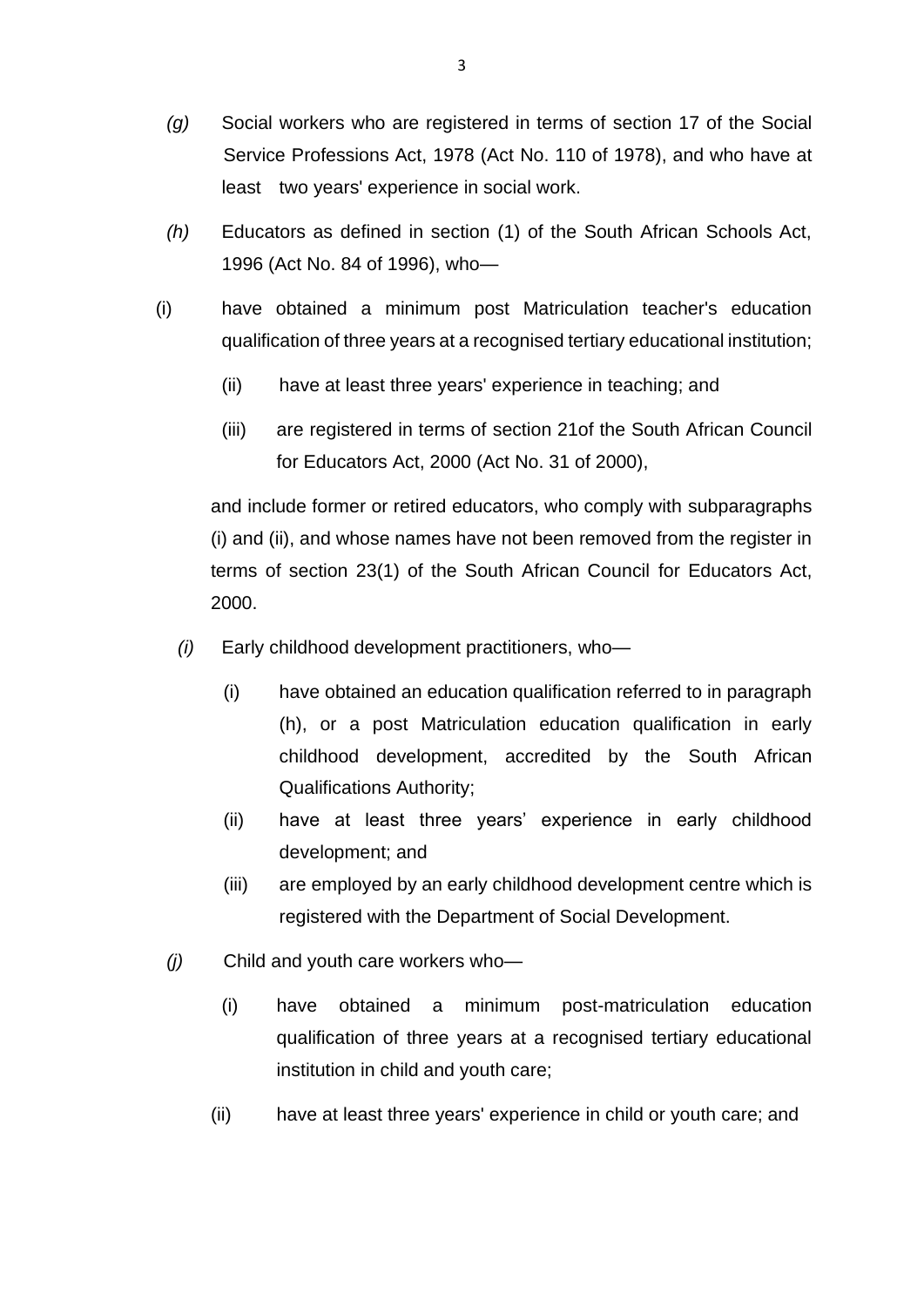- (iii) are registered in terms of section 18A of the Social Service Professions Act, 1978 (Act No. 110 of 1978).
- *(k)* Community trauma counsellors who—
	- (i) are employed by a Non-Governmental Organisation;
	- (ii) have received at least two weeks training in trauma counselling; and
	- (iii) have at least five years' experience in trauma counselling.
- 2. Determine that a person who fall under any of the categories or classes of persons referred to in section 1, and whose name appear in the register contemplated by section—
	- *(a)* 42 of the Criminal Law (Sexual Offences and Related Matters) Amendment Act, 2007 (Act No. 32 of 2007);
	- *(b)* 31 of the Older Person Act, 2006 (Act No. 13 of 2006); or
	- *(c)* 111, read with section 119, of the Children's Act, 2005 (Act No. 38 of 2005),

is not competent to be appointed as an intermediary.

- 3. Determine 30 June 2022 as the date on which this determination shall come into operation.
- 4. Repeal Government Notice R663 of 14 July 2017, with effect from 30 June 2022.

### **RO LAMOLA**

## **MINISTER OF JUSTICE AND CORRECTIONAL SERVICES**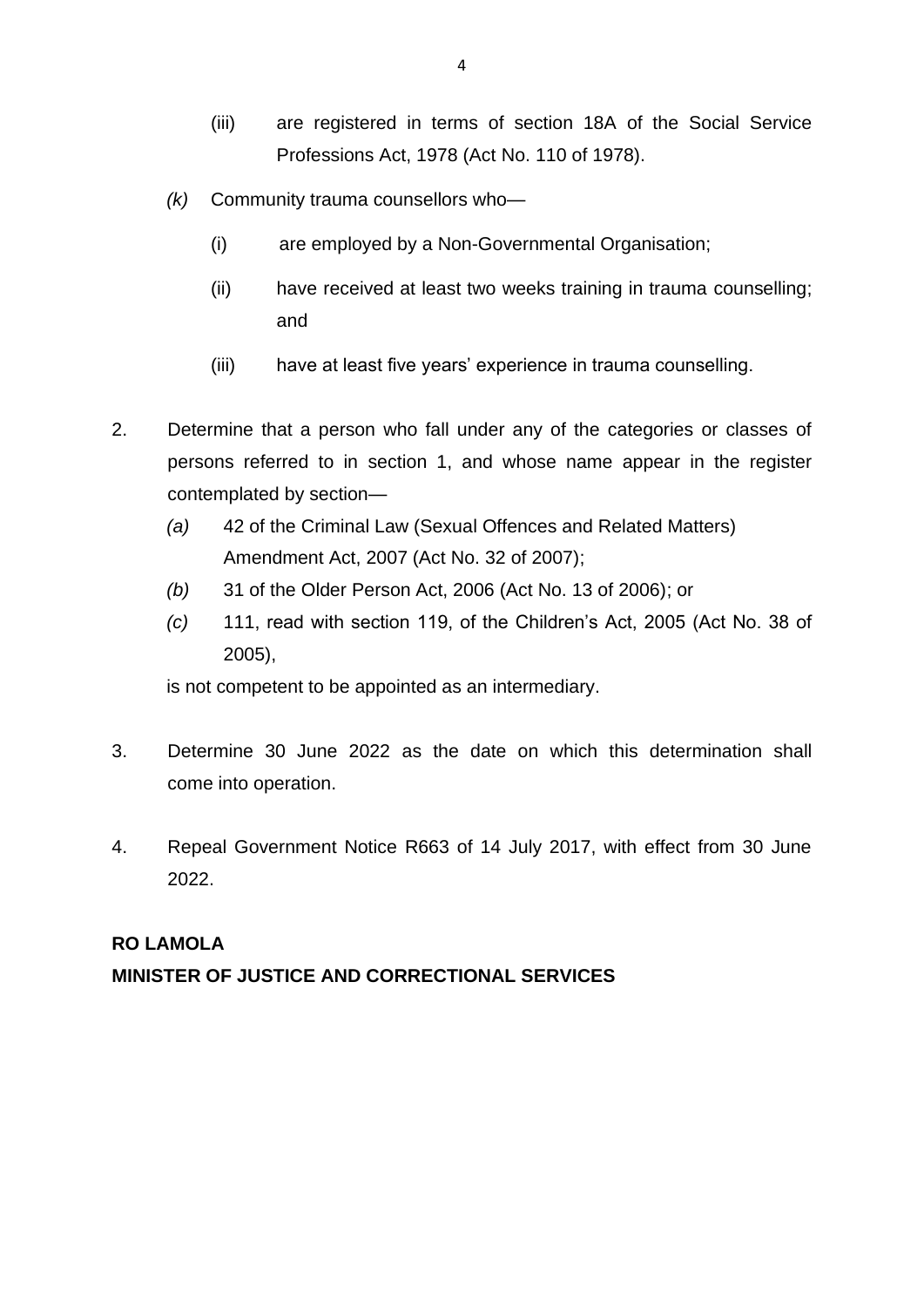# **DETERMINATION OF PERSONS OR CATEGORY OR CLASS OF PERSONS WHO ARE COMPETENT TO BE APPOINTED AS INTERMEDIARIES: SUPERIOR COURTS ACT, 2013, MAGISTRATES' COURTS ACT, 1944**

I, Ronald Ozzy Lamola, Minister of Justice and Correctional Services, under the powers vested in me by section 37A(4)*(a)* of the Superior Courts Act, 2013 (Act No. 10 of 2013) and section 51A(4)*(a)* of the Magistrates' Courts Act, 1944 (Act No. 32 of 1944), hereby:

- 1. Determine the following categories or classes of persons to be competent to be appointed as intermediaries:
	- *(a)* Medical practitioners who are registered in terms of section 17 of the Health Professions Act, 1974 (Act No. 56 of 1974), against whose names the speciality of paediatrics or psychiatry is registered.
	- *(b)* General practitioners and family physicians who are registered in terms of section 17 of the Health Professions Act, 1974 (Act No. 56 of 1974), and who have at least two years' experience as medical practitioners.
	- *(c)* Occupational therapists, speech therapists, audiologists, physiotherapists and art therapists who are registered in terms of section 17 of the Health Professions Act, 1974 (Act No. 56 of 1974).
	- *(d)* Clinical, counselling or educational psychologists who are registered in terms of section 17 of the Health Professions Act, 1974 (Act No. 56 of 1974).
	- *(e)* Professional nurses who are registered in terms of section 31 of the Nursing Act, 2005 (Act No. 33 of 2005), who have worked for at least two years in a psychiatric or a paediatric ward in a hospital, including former or retired professional nurses whose names have not been removed from the register in terms of section 44(1) of the Nursing Act, 2005.
	- *(f)* Family counsellors who are appointed under section 3(1) of the Mediation in Certain Divorce Matters Act, 1987 (Act No. 24 of 1987), and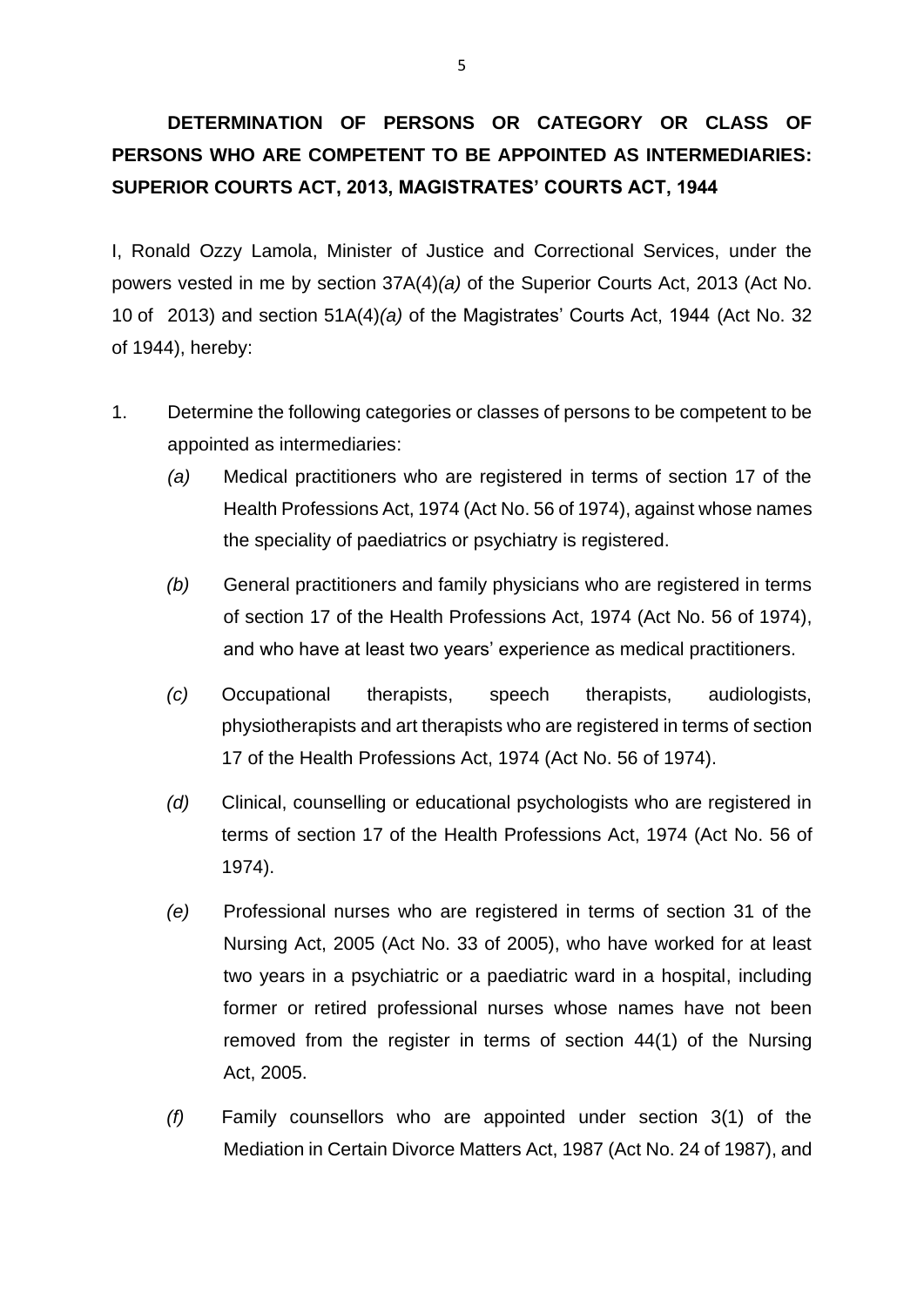who fall under any of the categories or classes of persons referred to in this section.

- *(g)* Social workers who are registered in terms of section 17 of the Social Service Professions Act, 1978 (Act No. 110 of 1978), and who have at least two years' experience in social work.
- *(h)* Educators as defined in section (1) of the South African Schools Act, 1996 (Act No. 84 of 1996), who—
- (i) have obtained a minimum post Matriculation teacher's education qualification of three years at a recognised tertiary educational institution;
	- (ii) have at least three years' experience in teaching; and
	- (iii) are registered in terms of section 21of the South African Council for Educators Act, 2000 (Act No. 31 of 2000),

and include former or retired educators, who comply with subparagraphs (i) and (ii), and whose names have not been removed from the register in terms of section 23(1) of the South African Council for Educators Act, 2000.

- *(i)* Early childhood development practitioners, who—
	- (i) have obtained an education qualification referred to in paragraph (h), or a post Matriculation education qualification in early childhood development, accredited by the South African Qualifications Authority;
	- (ii) have at least three years' experience in early childhood development; and
	- (iii) are employed by an early childhood development centre which is registered with the Department of Social Development.
- *(j)* Child and youth care workers who—
	- (i) have obtained a minimum post-matriculation education qualification of three years at a recognised tertiary educational institution in child and youth care;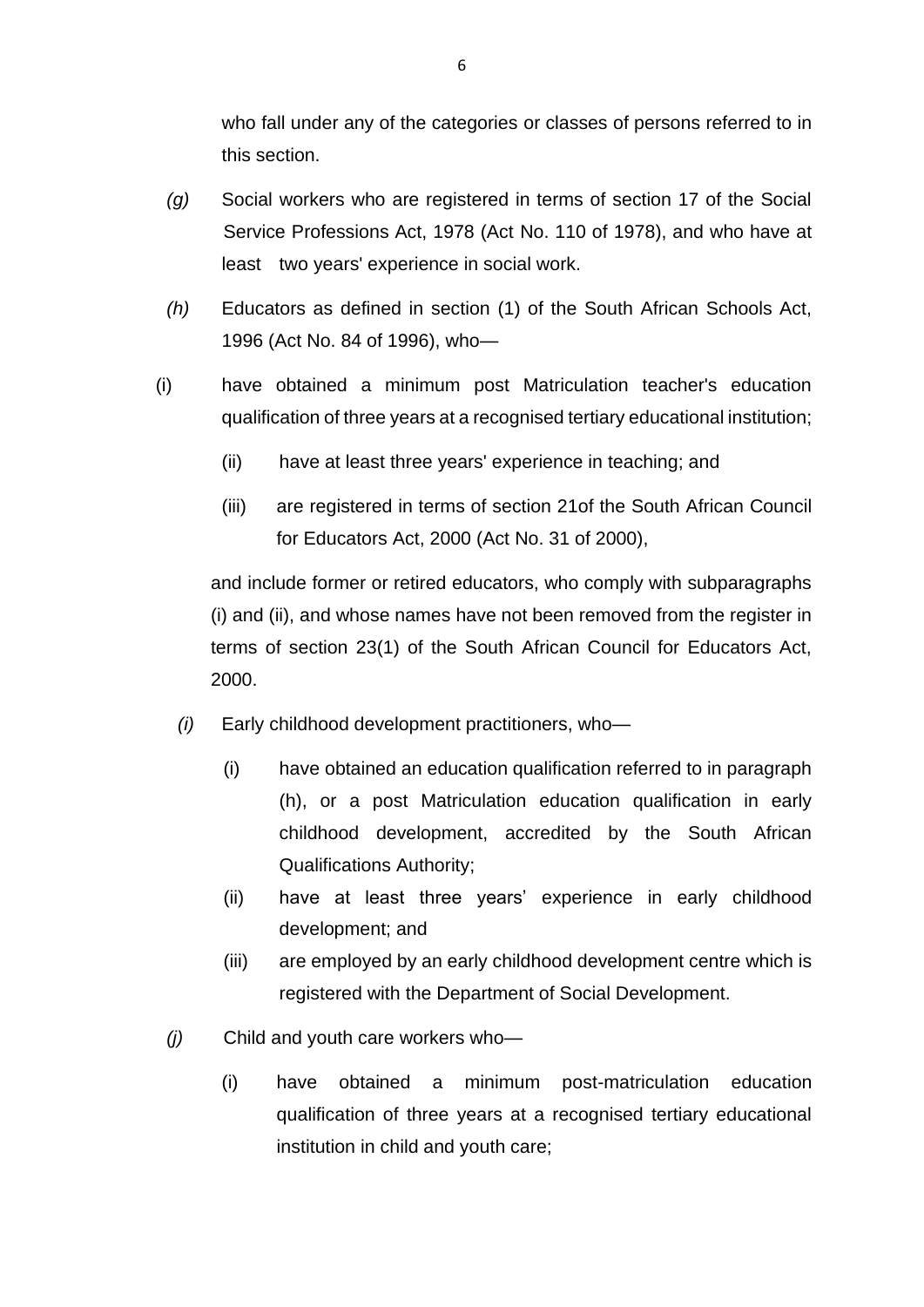- (ii) have at least three years' experience in child or youth care; and
- (iii) are registered in terms of section 18A of the Social Service Professions Act, 1978 (Act No. 110 of 1978).
- *(k)* Community trauma counsellors who—
	- (i) are employed by a Non-Governmental Organisation;
	- (ii) have received at least two weeks training in trauma counselling; and
	- (iii) have at least five years' experience in trauma counselling.
- 2. Determine that a person who fall under any of the categories or classes of persons referred to in section 1, and whose name appear in the register contemplated by section—
	- *(a)* 42 of the Criminal Law (Sexual Offences and Related Matters) Amendment Act, 2007 (Act No. 32 of 2007);
	- *(b)* 31 of the Older Person Act, 2006 (Act No. 13 of 2006); or
	- *(c)* 111, read with section 119, of the Children's Act, 2005 (Act No. 38 of 2005),

is not competent to be appointed as an intermediary.

3. Determine 30 June 2022 as the date on which this determination shall come into operation.

## **RO LAMOLA MINISTER OF JUSTICE AND CORRECTIONAL SERVICES**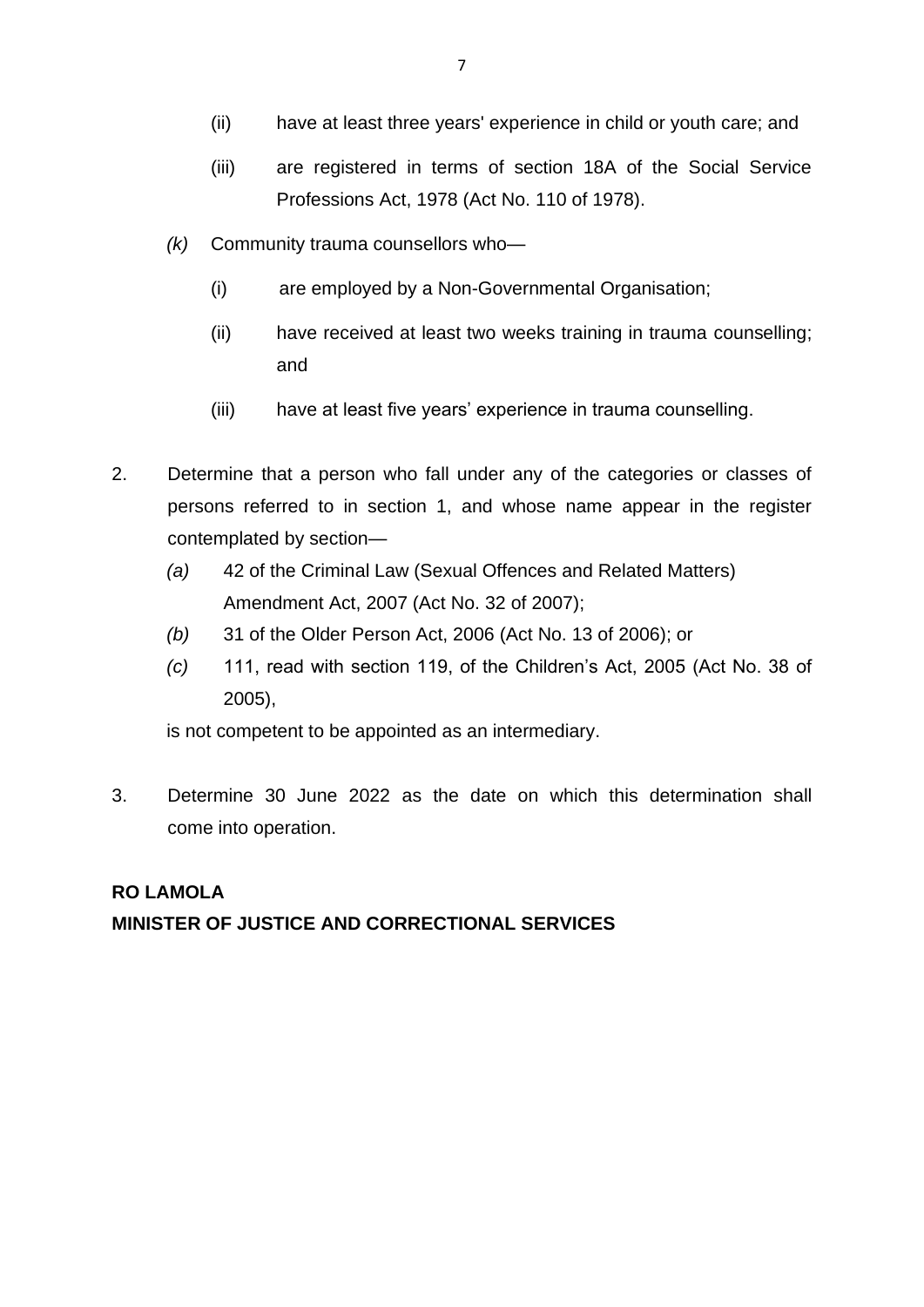#### **CERTIFICATE OF COMPETENCY TO APPEAR AS AN INTERMEDIARY IN THE \*MAGISTRATES COURT /SUPERIOR COURT**

| ٠.                   |  |
|----------------------|--|
| Surname              |  |
| Full names           |  |
| <b>Judicial Rank</b> |  |

In my capacity as  $*$ -

Chief Justice President of the Supreme Court of Appeal Judge President of the ………………………Division of the High Court Senior Judicial Officer of the …………………………..Court,

hereby issue this certificate of competency to appear as an intermediary to:

| Surname                           |  |
|-----------------------------------|--|
| <b>Full names</b>                 |  |
| <b>Business address</b>           |  |
| Business telephone number         |  |
| Cellular number                   |  |
| Facsimile number                  |  |
| e-mail address                    |  |
| Occupation                        |  |
| Qualifications                    |  |
| Years of experience               |  |
| Professional body registered with |  |
| Professional registration number  |  |

His/her professional registration is valid until the …………… of ……………………… 20………

 $*$ He/she is competent to appear as an intermediary in respect of  $*$ —

 $\blacksquare$  $\overline{\phantom{0}}$ 

witnesses under the biological age of 18

witnesses under the mental age of 18

older person

witnesses who suffer from a physical condition

witnesses who suffer from a mental condition

witnesses who suffer from a psychological condition

witnesses who suffer from an emotional condition